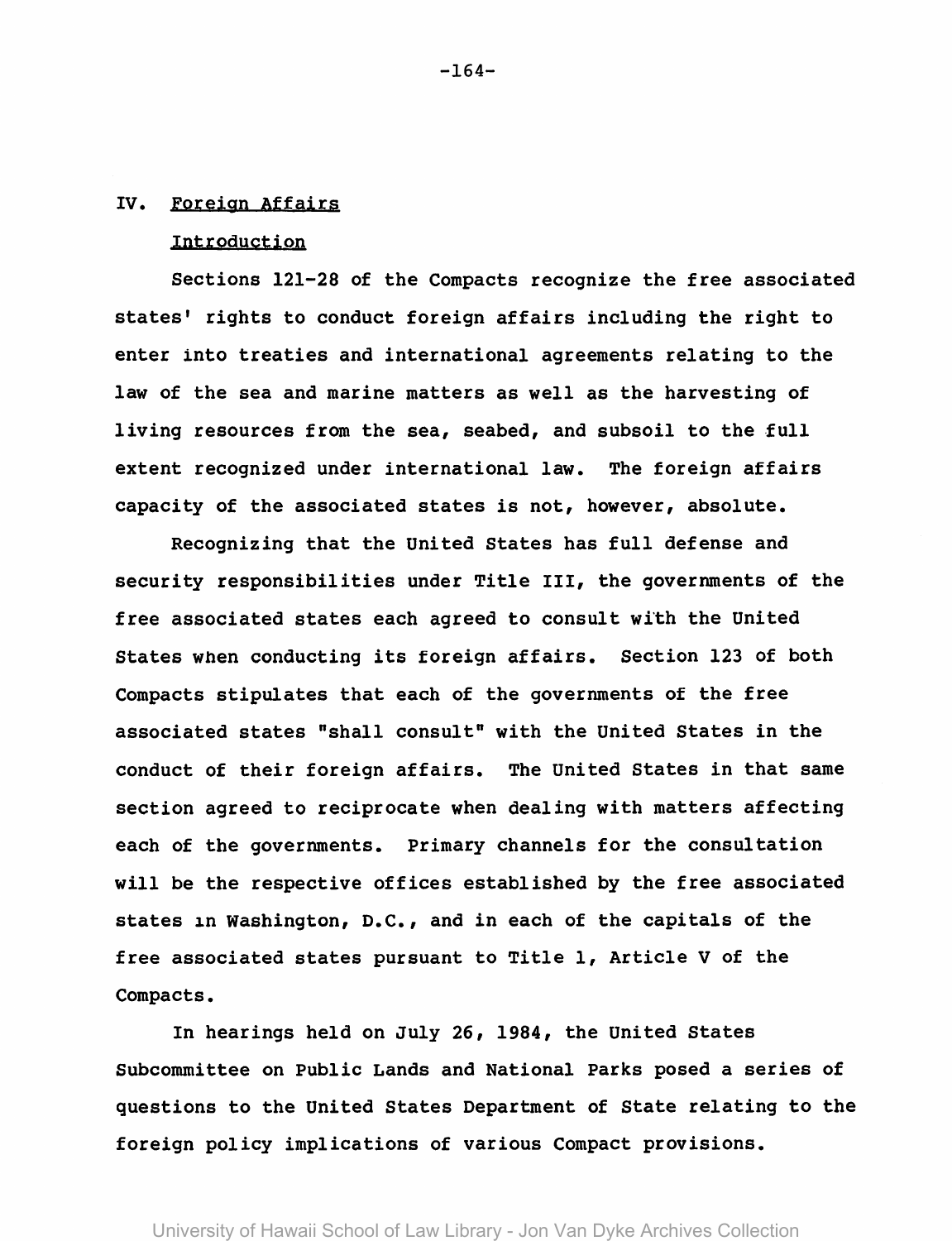Hearing on Foreign Policy Implications of the Proposed Compact of Free Association Before the Subcomm. on Public Lands and National Parks of House Interior and Insular Affairs Committee, 98th Cong., 2nd Sess. 98-56 (26 July 1984) (statement of Howard Hill, Legal Counsel and Department of Defense Advisor, Office of the Micronesian status Negotiations). In response to a question as to the meaning of the word "consult" in Section 123, the state Department stated that:

> The understanding of the parties to the negotiations... is that the freely associated states will have undertaken a continuing obligation of prior consultation with the United States<br>Government with respect to their conduct of foreign affairs. We [U.S.] fully expect that the freely associated states will also seek and receive the advice of the United states on matters covered by the consultations.

As to the effect of the United States' advice on other than security and defense matters, the state Department noted that the "good faith" nature of Section 123 consultations was such that the freely associated states would consider procedural and substantive advice offered by the United states on general foreign affairs issues not involving security and defense matters. Further, the State Department admitted that because the free associated states are responsible for the conduct of foreign affairs, they will not be obliged to follow the United States' advice and concern outside the purview of its Title III obligations. In the event that the free associated states move ahead on some matters without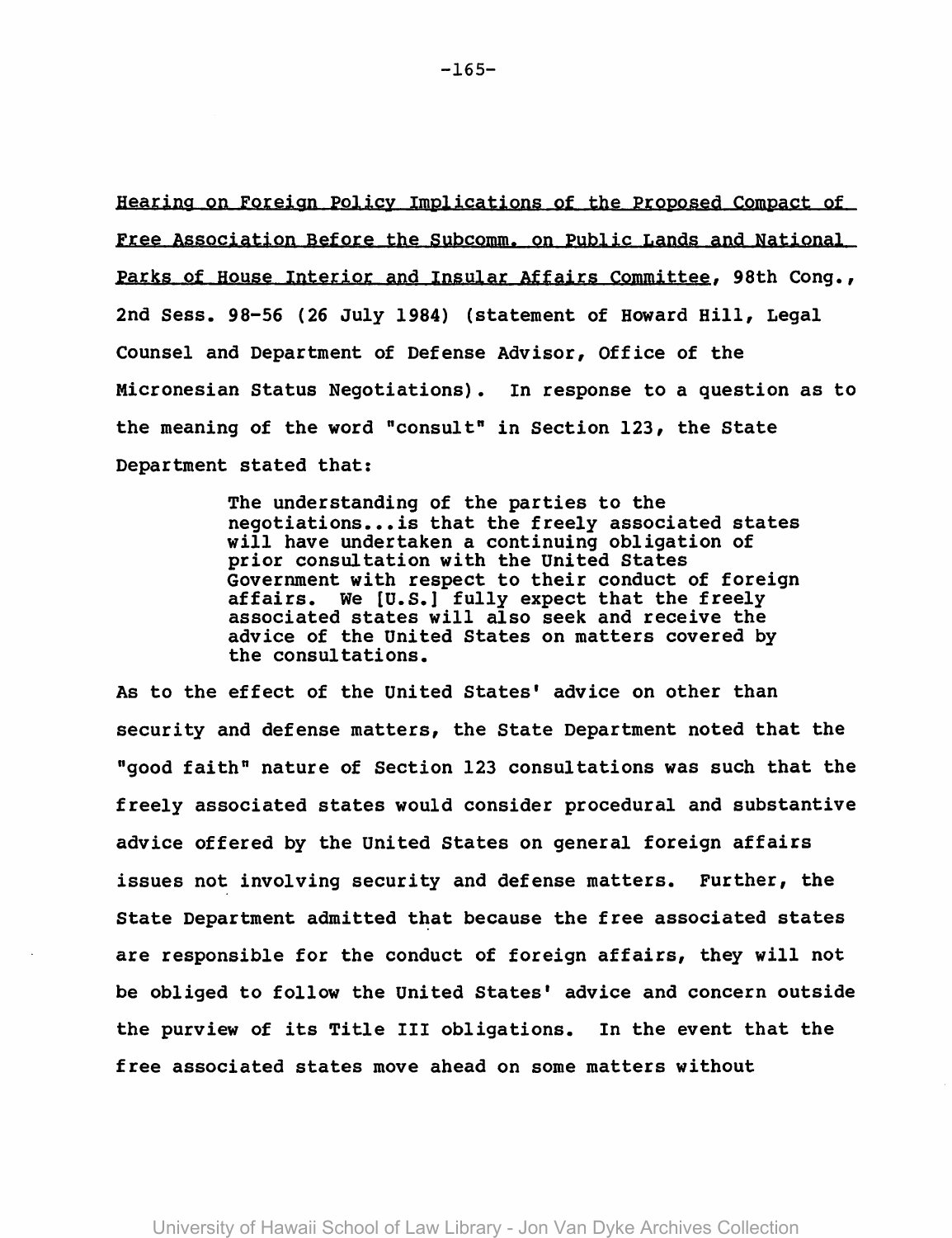consulting the united states and the United states government is not satisfied with the foreign affairs process, the state Department pointed out that the united states may avail itself of the dispute resolution procedures under Title IV, Article II of the Compact.

Concerned about the negative 1mpact that the state Department interpretations of Section 123 might have on the United states ocean policy, the United states Congress clarified its interpretation of Section l2l(b) (1) in Title 1, Section 104(f) of the Joint Resolution to Approve the Compact of Free Association, reprinted above.

Officials from the free associated states have emphasized that the success of the foreign affairs process outlined in the Compact would depend largely on the "good faith" efforts of the parties concerned. They interpret the Section 123 consultation provision as simply a means of informing each party as to what the other is doing in the foreign affairs area. The potential for conflict in this area seems to be in the interpretation of whether what the other party is doing is inconsistent with the Compact. Recognizing that the United states has a reputation for acting in its own interest (regardless of the equity of the situation), the Micronesian negotiators to the Compact spelled out in the negotiation records their concerns and re-emphasized the need for both parties to act in good faith. The associated states' foreign affairs activities will be geared to promote economic development

-166-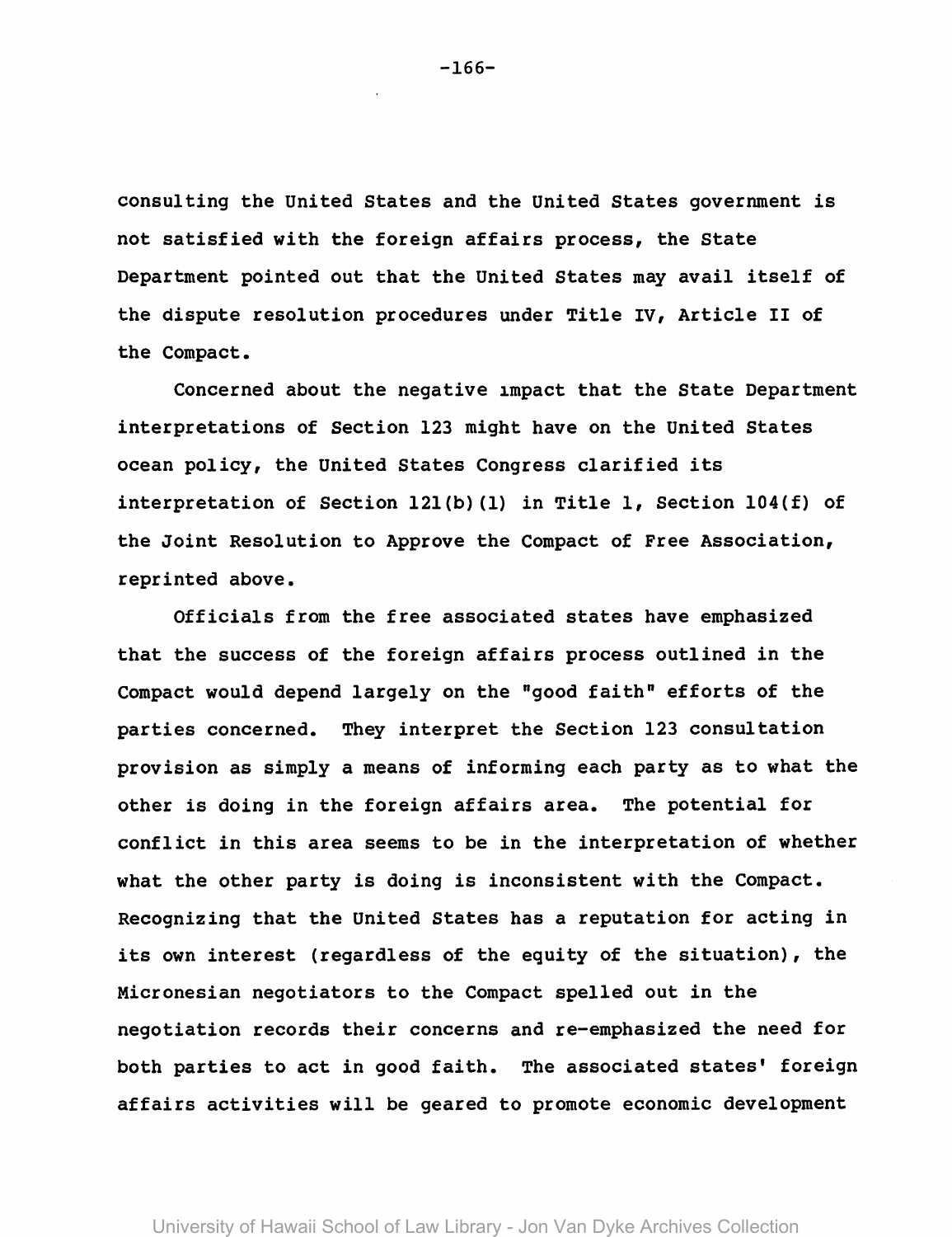in the area and as a matter of policy they intend to work with nations that are friendly with the United states. If the United states acts unreasonably, the associated states can resort to the dispute resolution procedures in Article IV.

## security and Defense

Section 311 of the Federated States and Marshall Island Compact and Section 312 of the Palau Compact grant to the United States full authority and responsibility on security and defense matters in and relating to the islands concerned. In the conduct of its security and defense responsibilities, the United states government, under Section 352 of both Compacts, is required to accord "due respect" to each of the governments of the associated states in order to assure the well-being of the peoples concerned. Further, the governments of each of the associated states, pursuant to Section 313(a) of the Marshall Islands and Federated states Compact and Section 313 of the Palau Compact are required to refrain from actions that the United States government determines, after consultation with the appropriate government, to be incompatible with its defense and security responsibilities.

In the July 26, 1984 hearings, the State Department explained that the "due respect" provision in Section 352 of the Compact was a commitment of the United States to take the self-governing status of the tree associated states into account in carrying out its responsibilities under the Compact. Further, the State

-167-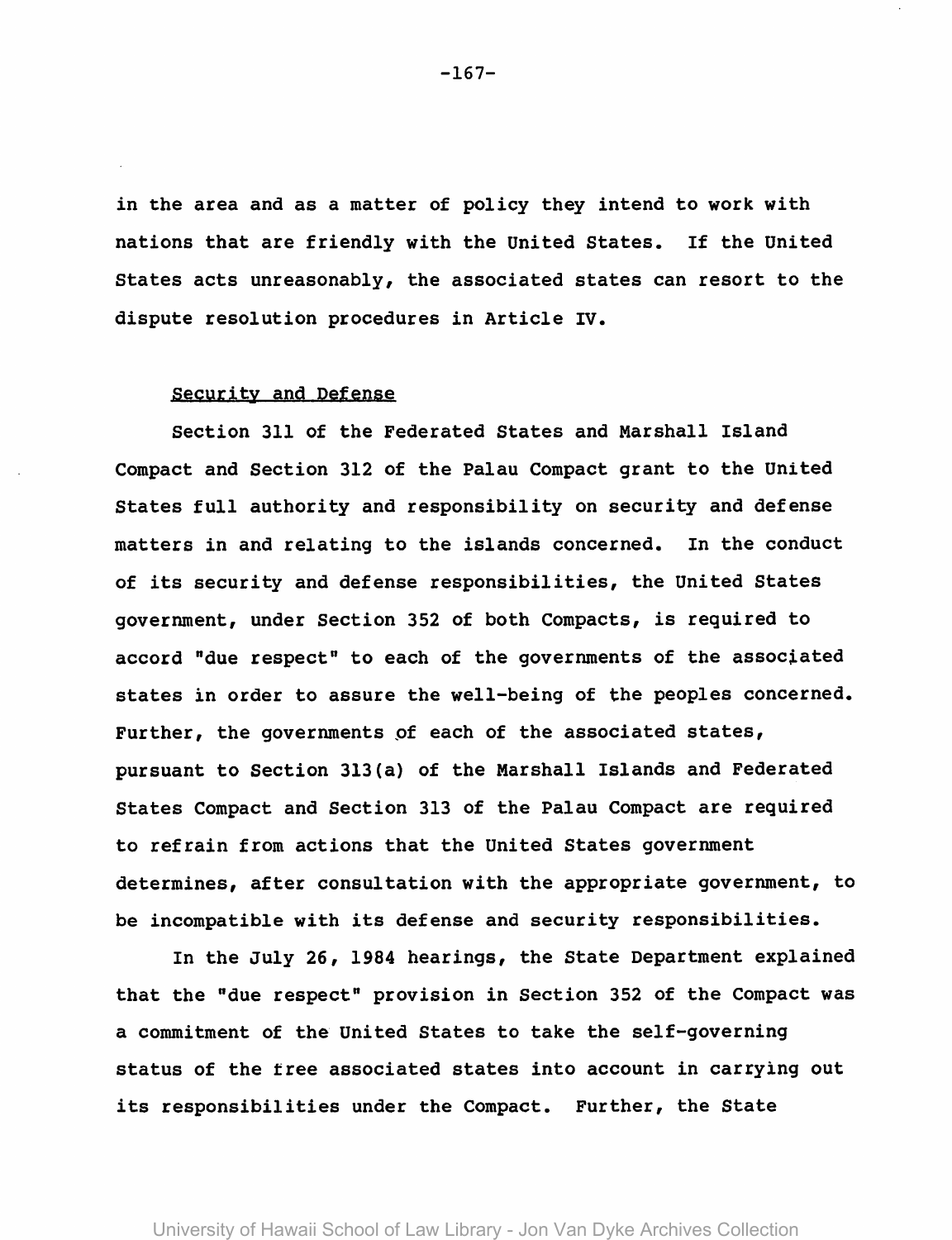Department stated that it was the "express intention of United states in the free association relationship to exercise its full powers in the defense and security area in the manner sensitive to and, as much as possible, complementary to the legitimate constitutional roles of the freely associated state governments" (page 93).

Of particular concern is the question of what happens if one of the associated state governments does not adhere to Section 313. The Compacts require, under Section 35l(a), the establishment of joint committees empowered to consider disputes arising under Title III and its related agreements.

According to Section 351(b), membership of each of the joint committees will be comprised of senior officials of each of the two participating governments. The senior United states Military Commander of the Pacific area will be the United States senior official (Section 351(d)). Unresolved issues will be referred to the governments concerned for resolution. The aggrieved government will then be afforded an opportunity to raise its concerns to the United States Secretary of Defense personally regarding any unresolved issue that threatens its continued association with the United States government.

To clarify the understanding of Section 313, the United States congress included Section 105(g)(2) in the JOint Resolution to Approve the Compact. This section states that Congress expects that the governments of the Marshall Islands and the Federated

/

-168-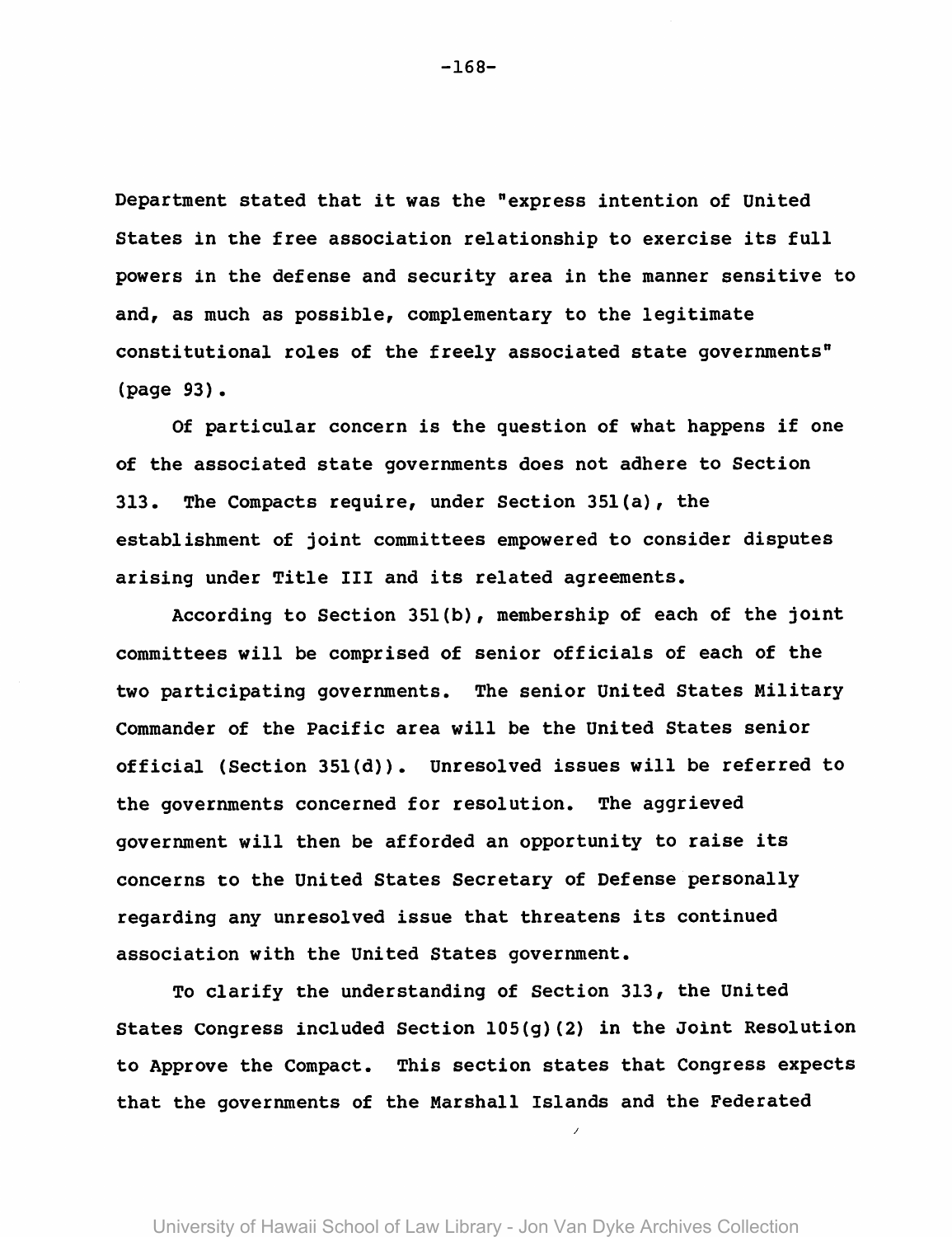states will not act in a manner incompatible with the authority and responsibility of the United states for security and defense matters in and related to the Marshall Islands and Federated states areas. Further, Congress expressed its intention that an act on the part of either the Marshall Islands government or the Federated states government that is incompatible with the United states Title III obligations will be viewed as a material breach of the Compact. Section 105(g) (2) also states that the United States reserves the right in the event of a material breach to take action including (but not limited to) suspension in whole or in part of the obligations of the United states to the breaching government. Whether Section 105(g)(2) of the Joint Resolution applies to the Palau Compact has not been confirmed, but it probably will.